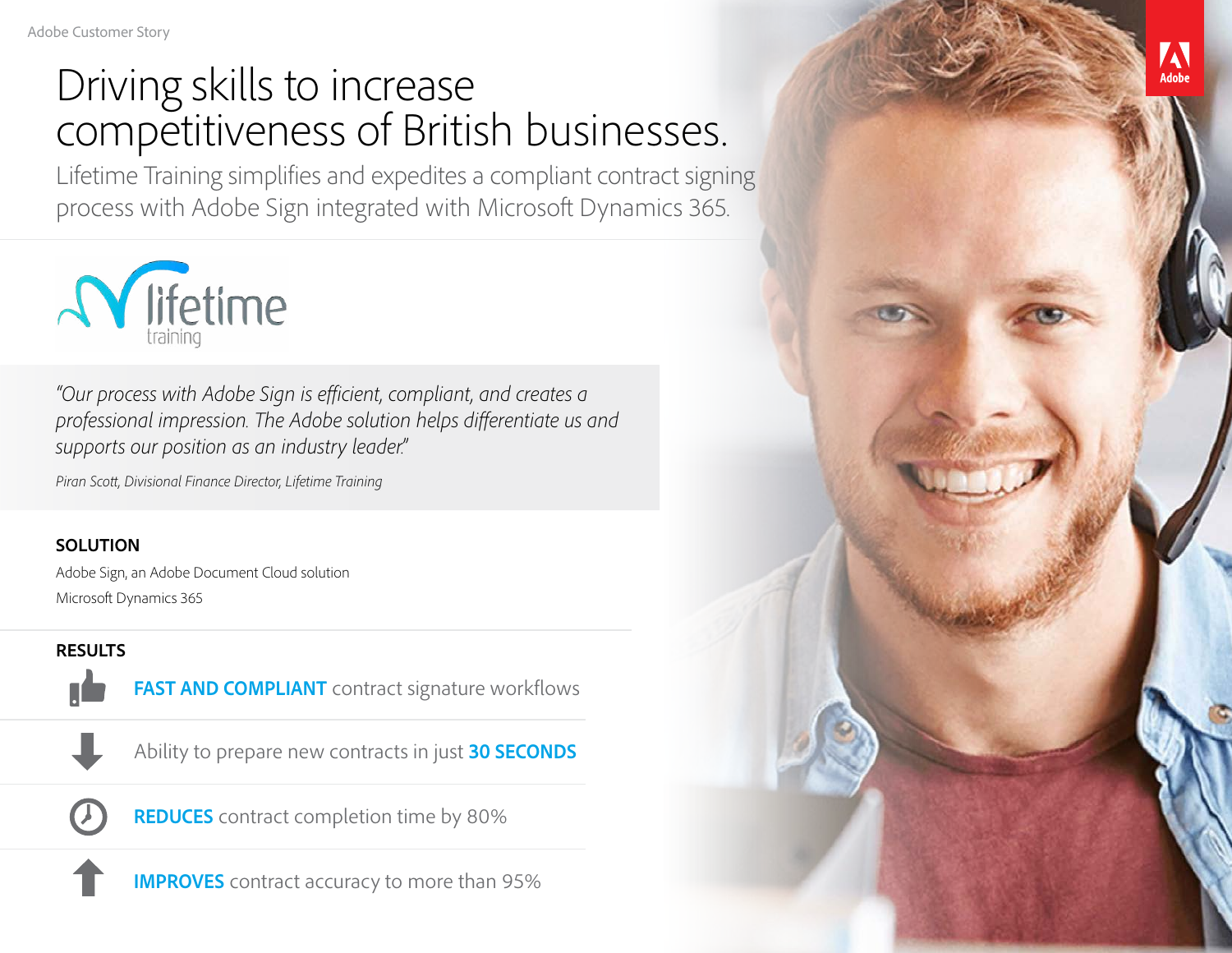#### Adobe Customer Story

Lifetime Training Established in 1995 Trains 25,000 learners annually Conducts 800 courses per month Bristol, England, United Kingdom *[www.lifetimetraining.co.uk](http://www.lifetimetraining.co.uk)*

# CHALLENGES

- Achieve compliance with new Apprenticeship Levy regulation
- Deliver a strong first impression to learners through a modern, fast, and digital workflow
- Eliminate contract data entry errors and free staff to better support customers and drive sales

# USE CASES

- Sales Acceleration
- Digital Workflows

# Skills development key to Britain's future

Talent management is about much more than just attracting new talent. It's also about nurturing talent through training and skills development to build sustainable business success and prepare a business to respond quickly to future challenges and opportunities. Talent management is a particularly relevant topic in the United Kingdom, where low unemployment and the upcoming Brexit are making it harder for companies to fill positions with external candidates.

Bristol, England-based Lifetime Training is playing a significant role in this modern wave of talent management. For more than two decades, the company has delivered training and education programs that sharpen professional skills and support business growth. Today, it is one of the UK's leading training providers, delivering apprenticeship programs and training courses to 25,000 learners per year. A majority of the company's business involves the placement of government-funded apprenticeships in sectors such as health and fitness, leisure, social care, hospitality, and retail.

The increasing demand for UK apprenticeships that has contributed to Lifetime Training's success has brought with it some operational challenges. Growing its business has led to more learner and employer contracts completed every year. Creating the lengthy contracts for the company's commercial training courses was becoming increasingly time-intensive. At the same time, a new regulatory requirement led by the UK government on apprenticeships, known as the Apprenticeship Levy, created an administrative burden of 200 to 300 additional levy contracts per month.

"Our contract creation process was long and cumbersome, and we wanted to improve our first impression among our learners," explains Stacey Rowston, Course Advisor, Lifetime Training. "We needed to re-think how we delivered a better customer experience in an era where people expect immediacy."

Wanting to deploy electronic signature capabilities across its entire business, Lifetime Training chose Adobe Sign—the e-signature solution in Adobe Document Cloud— because of its recognized brand, its intuitive ease of use, and its seamless integration with Microsoft Dynamics 365. Adobe Sign required minimal training for staff, while at the same time, its tracking capabilities and audit trails allow Lifetime Training to easily comply with regulations.

# Achieving regulatory compliance

Under the Apprenticeship Levy, UK employers generating revenue of more than £3 million per year are required to contribute a percentage of their payroll costs toward apprenticeship programs. As a result, employers need to complete a signed contract with their chosen training provider before any employees can began their apprenticeship.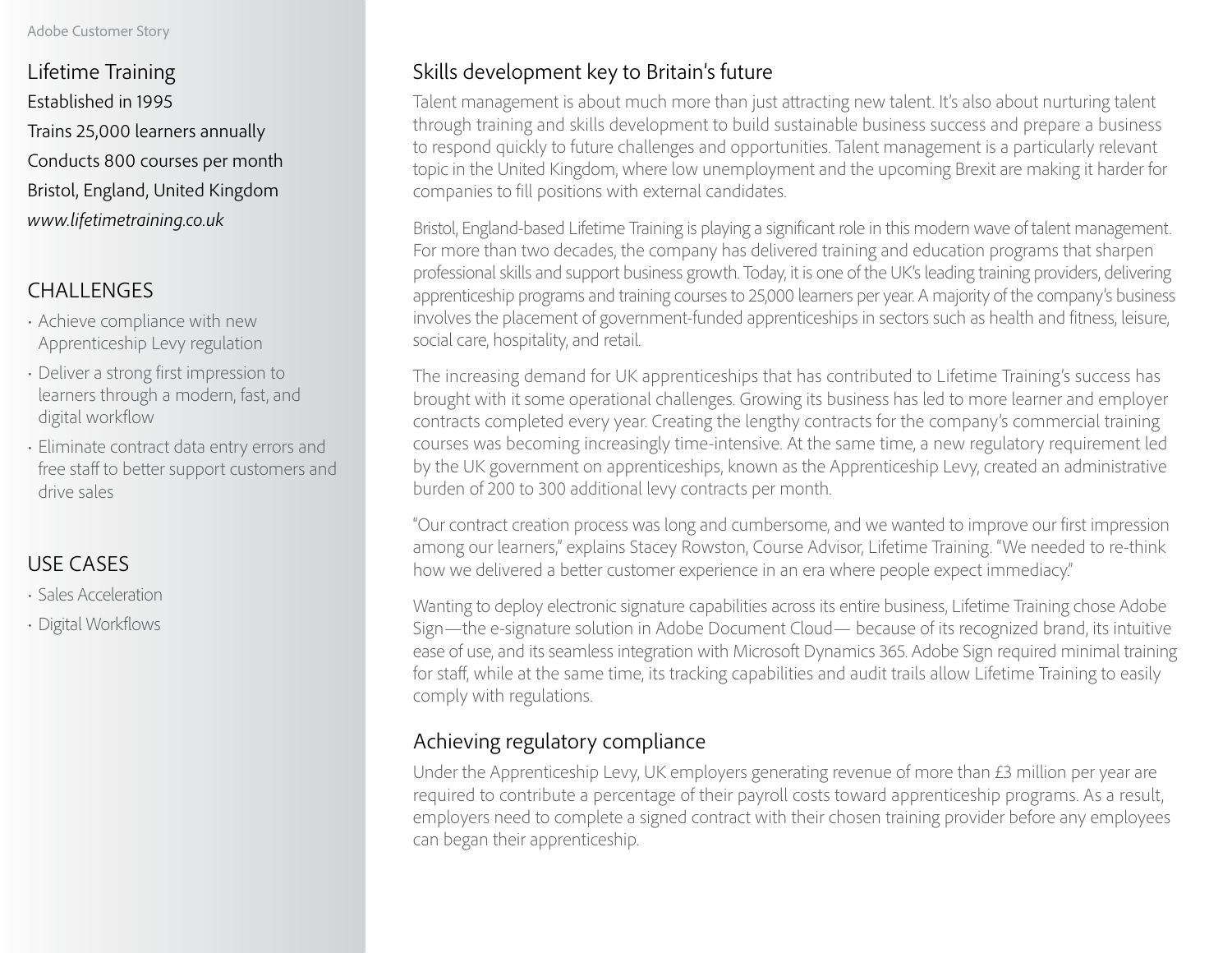#### Adobe Customer Story



"Now, with Adobe Sign integrated with Microsoft Dynamics 365, our agents can populate a contract while they are on the phone talking to a prospect, and press send. The prospect can electronically sign while on the phone with us, without any hold up. It's a far more engaging process."

*Piran Scott, Divisional Finance Director, Lifetime Training*

To help deal with this extra workload, Lifetime Training deployed Adobe Sign integrated with Microsoft Dynamics 365. Through this integration, users can send, track, and sign contracts directly from the Dynamics 365 CRM system—anywhere, anytime, on virtually any device. Dynamics 365 data is pulled directly into the levy contract in Adobe Sign, minimizing data entry and errors. Once the contract is digitally signed by the employer, the finalized contract including completed data is filed back in the Dynamics 365 CRM system.

The digital workflow with Adobe Sign and Microsoft Dynamics 365 helps Lifetime Training achieve full compliance with Apprenticeship Levy regulations. Agents can only generate contracts once all necessary apprenticeship data has been collated, preventing any noncompliant apprenticeship contracts. Document tracking and audit trail capabilities provide valuable data to demonstrate compliance. Lifetime Training also leverages this data to continually refine and optimize its apprenticeship program processes and workflows.

"Our process with Adobe Sign is efficient, compliant, and creates a professional impression," says Piran Scott, Divisional Finance Director, Lifetime Training. "The Adobe solution helps differentiate us and supports our position as an industry leader."

## Time savings of up to 90%

After success in supporting the apprenticeship program, Lifetime Training expanded its use of Adobe Sign integrated with Microsoft Dynamics 365 to contracts for its commercial training courses. Before deploying the digital workflow, agents would customize, print, and mail contracts and loan application paperwork to prospective learners, who would review, sign, and mail them back. Completed contracts were then scanned and stored in Lifetime Training's IT system.

Many contracts, however, were returned incomplete, with missing information or signatures. Others would get lost in the mail. In these situations, agents would need to start the process over again. With up to 200 learner contracts per month averaging 19 pages each, the process consumed a vast amount of time and paper.

With the digital workflow including Adobe Sign and Microsoft Dynamics 365, learner contracts now can be prepared and distributed electronically in just 30 seconds. Previously it could take up to five minutes—a time saving of 90%. Similarly, contracts take as little as 24 hours to be completed and returned. Compared to the previous average of five days, the digital workflow helped achieve a time saving of 80%.

The mobile signature capability and daily automated reminder feature in Adobe Sign help speed completion time. Prospective learners can sign documents on any device, even a mobile phone, encouraging faster signing times. If learners are slow to sign the document, automated reminders gently encourage the learner to respond.